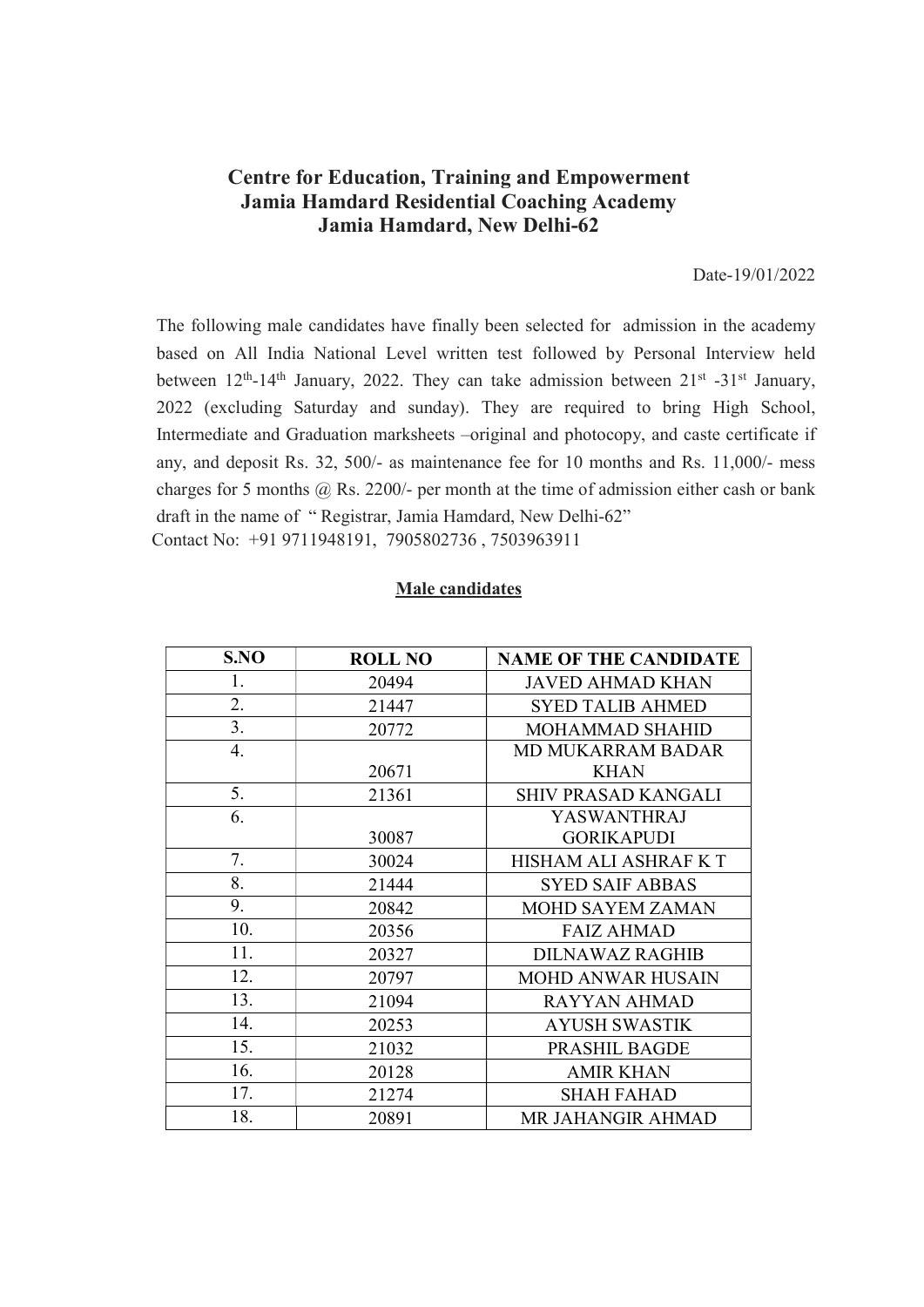| 19.              | 20092 | AJAZ ALAM                 |
|------------------|-------|---------------------------|
| 20.              | 20670 | MD MOSHAHIDUL HAQUE       |
| 21.              | 20236 | <b>ASIF ANJUM</b>         |
| 22.              | 21433 | <b>SYED ASIM RAZA</b>     |
| 23.              | 20681 | <b>MD RASHAD</b>          |
| 24.              | 21341 | <b>SHARIQ</b>             |
| 25.              | 20955 | <b>NAZIR AHMAD BIJRAN</b> |
| 26.              | 21416 | <b>SUMNESH NAGORI</b>     |
| 27.              | 20349 | FAHAD MASOOD FAROOQUI     |
| 28.              | 20027 | <b>ABDULLAH</b>           |
| 29.              | 20305 | <b>DANISH ASNAR</b>       |
| 30.              | 20515 | <b>KAALI PRASAD</b>       |
| 31.              | 20467 | <b>INTIKHAB ALLAM</b>     |
| 32.              | 20893 | MR SUHAIL QAMAR           |
| 33.              | 20486 | <b>JAMALUDDIN</b>         |
| 34.              | 20767 | MOHAMMAD RUMMAN           |
| 35.              | 30007 | <b>AKHIL G SANTHOSH</b>   |
| 36.              | 21238 | <b>SARWAR HUSAIN</b>      |
| 37.              | 20987 | <b>NOOR ALAM</b>          |
| 38.              | 21431 | <b>SYED AQIB HAIDER</b>   |
| 39.              | 21016 | PATTI PRAVEENKUMAR        |
| 40.              | 20033 | <b>ABHISHEK MEENA</b>     |
| 41.              | 20104 | <b>ALANKRIT GAUTAM</b>    |
| 42.              |       | <b>FARHAN NOORAHMED</b>   |
|                  | 30019 | <b>SAYYED</b>             |
| 43.              | 21335 | <b>SHAMSAD ALAM</b>       |
| 44.              | 20716 | <b>MD ZAHEEN AHSAN</b>    |
| 45.              | 30017 | <b>DANISH IQBAL</b>       |
| 46.              | 21145 | <b>SAAD HASAN</b>         |
| $\overline{4}7.$ | 20076 | <b>AHMAD SAADIQ</b>       |
| 48.              | 21301 | <b>SHAIK HABEEBULLA</b>   |
| 49.              | 20352 | <b>FAISAL AHMAD</b>       |
| 50.              | 21175 | <b>SAIF AHMED</b>         |
| 51.              | 20848 | <b>MOHD SHAHIL KHAN</b>   |
| 52.              | 20853 | <b>MOHD SUFIYAN</b>       |
| 53.              | 20367 | <b>FAIZAN AHMAD</b>       |
| 54.              | 20712 | <b>MD TAUFIQUE KHAN</b>   |
| 55.              | 20528 | <b>KARMENDU MEENA</b>     |
| 56.              | 20299 | <b>CHETAN WANKAR</b>      |
| 57.              | 20603 | <b>MANUDDIN</b>           |
| 58.              |       | <b>MD LUKAMAN</b>         |
|                  | 20664 | YUMKHAIBAM                |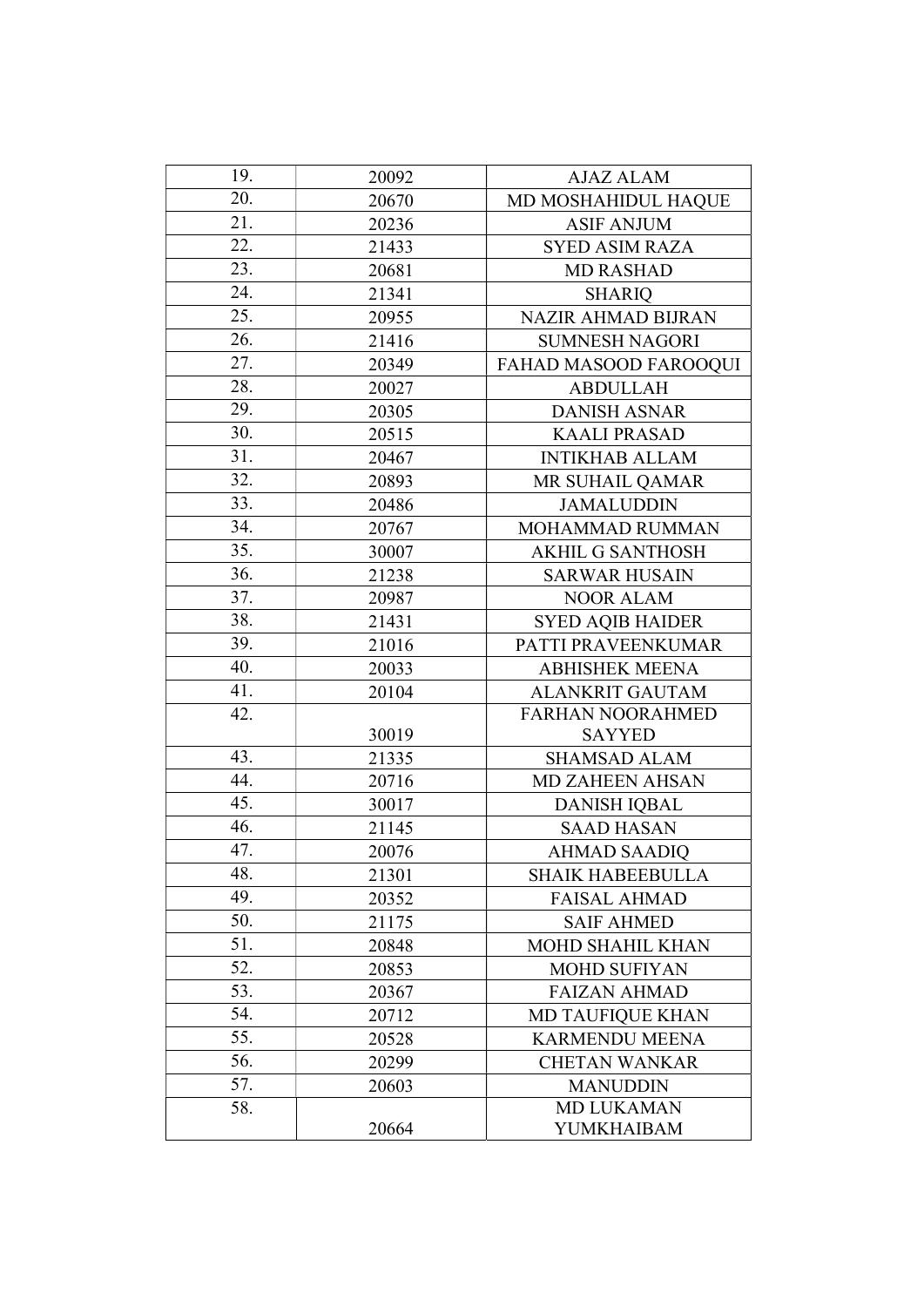| 59. | 20029 | <b>ABDUR RAHMAN</b>     |
|-----|-------|-------------------------|
| 60. | 21369 | <b>SHIVGOPAL PRAGEE</b> |
| 61. | 30046 | MUHAMMED IFTHIKHAR TP   |
| 62. | 20645 | <b>MD GULREZ KHAN</b>   |
| 63. | 20890 | <b>MR AAMIR ALI</b>     |
| 64. | 30013 | <b>ANWAR HUSSAIN</b>    |
| 65. | 20269 | <b>BABOO ALI</b>        |
| 66. | 20666 | <b>MD MAHFOOZ RAHI</b>  |
| 67. | 20816 | <b>MOHD JUNAID</b>      |
| 68. | 20540 | KHAN MASIHUZZAMA        |
| 69. | 21096 | <b>RAZA PEERZADE</b>    |
| 70. | 21420 | <b>SUNIL SUMESARA</b>   |

The following female candidates have finally been selected for admission in the academy based on All India National Level written test followed by Personal Interview held between 12<sup>th</sup>-14<sup>th</sup> January, 2022. They can take admission between 21<sup>st</sup> -31<sup>st</sup> January, 2022 (excluding Saturday and sunday). They are required to bring High School, Intermediate and Graduation marksheets –original and photocopy, and caste certificate if any, and deposit Rs. 32, 500/- as maintenance fee for 10 months and Rs. 12,000/- mess charges for 5 months  $\omega$  Rs. 2400/- per month at the time of admission either cash or bank draft in the name of " Registrar, Jamia Hamdard, New Delhi-62" Contact No: +91 9711948191, 7905802736, 7503963911

## Female Candidates

| S.NO | <b>ROLL NO</b> | NAME OF THE CANDIDATE |
|------|----------------|-----------------------|
|      | 21210          | <b>SANA FAYAZ</b>     |
|      | 21345          | <b>SHEETAL</b>        |
|      | 20382          | <b>FARHA NAAZ</b>     |
|      | 21120          | <b>RIZA KHAN</b>      |
|      | 21054          | PRIYANKA SAWANT       |
| O.   | 20567          | LAVANYA SP            |
|      | 20894          | <b>MS AAYEENA</b>     |